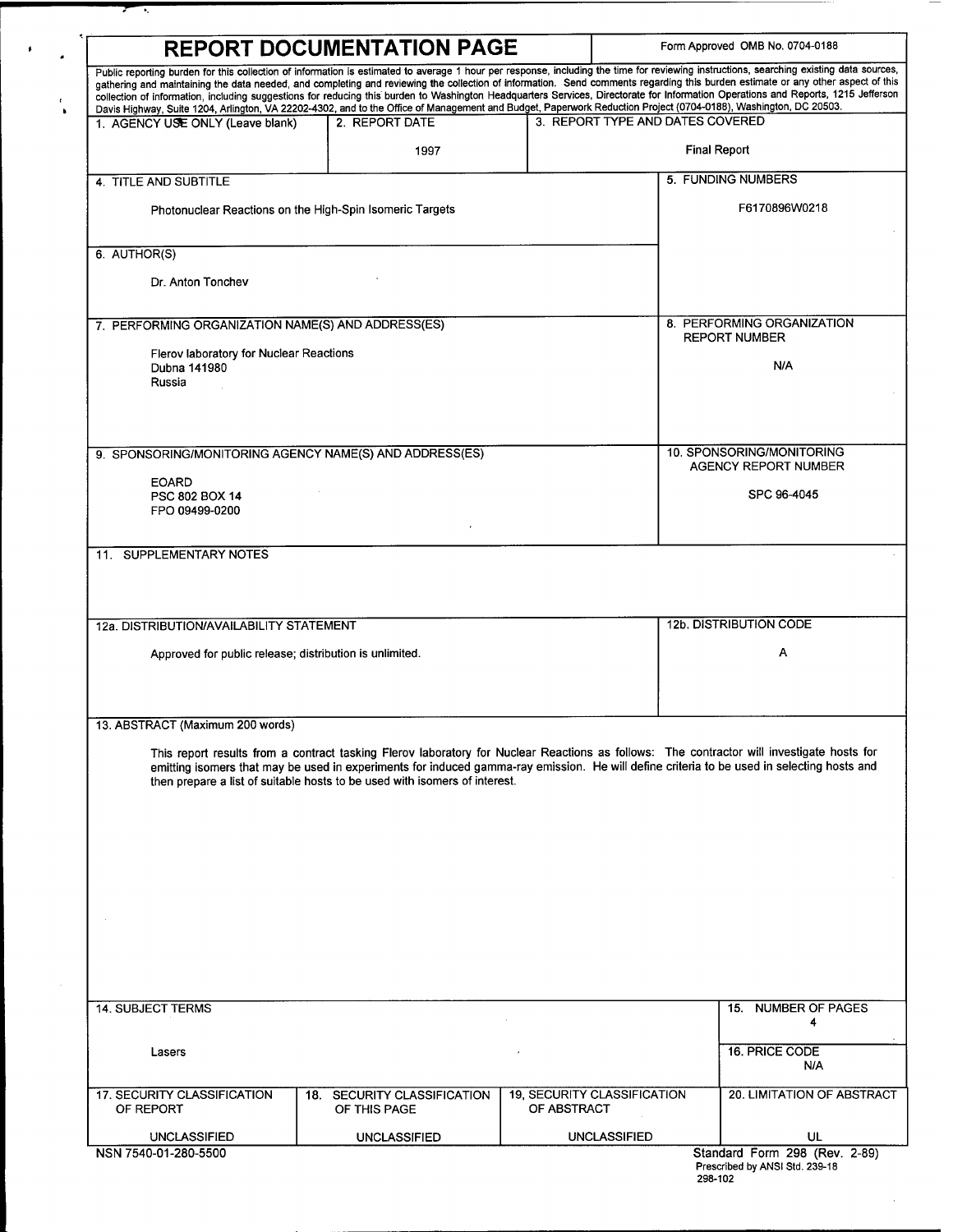$SPC96 - 4$ 

# 06/18/1997 09:35 7-09621-65891 **Photonuclcar** reactions on **high-spin** isomeric targets

# A.P. Tonchev, Yu.P. Gangrsky, A.G. Belov, A.F. Novgorodov, *JINR, FLNR, Dubna 141980. Russia*

Abstract. Production of the new pure high-purity spin isomeric states is discussed. The most promising for the investigations isomers are selected. The first results of the deexcitation of  $^{108}Ag$  ( $J^m=6$ ) and  $^{166}Ho$  ( $J^m=7$ ) are presented.

### **Intradaction**

'

Nuclear reactions with high-spin isomers are of interest for the investigation of nuclear structure effects. High-spin targets may have significant absorption cross sections in comparison with usual nuclei, due to the nuclear structure, possible alteration of deformation and nuclear radius, and also the level density of the compound nucleus. It is very important to establish the existence of some selective population of the levels in the residual nucleus with the structure similar to that of the initial nucleus. When the initial nucleus has a high spin, one may expect preferable population of high spin levels in the residual nucleus. The simplest method for obtaining the experimental information is measuring the transition probability from the isomeric to the ground state (the isomeric ratio).

The predominant number of experiments with bremsstrahlung  $\gamma$ -rays and heavy ions: have been carried out, as a rule, on stable isotopes which have low ground state spins. Therefore, in photonuclear reactions, for example, the states are excited with spin values close to the: ground state spin. The excitation mechanism of these photo nuclear reactions is very well known for most isotopes in the region of the Giant Dipole Resonance and these experimental results are reflected in review [1].

At present, only two stable isotopes,  $^{180}Ta^{m}(J^{m}=9^{-})$  and  $^{176}Lu^{m}(J^{m}=7^{-})$ , are available as high-spin targets. For example, in the inelastic y-quanta scattering on  $^{180}$ Ta<sup>\*</sup> a relatively small number of activation levels, with the unusually large integral cross section value (0.35 mb. MeV), was observed  $[2]$ . In the region of the neutron emission threshold this integral cross section exceeds by about two orders of magnitude the values obtained at  $E \le 6$  MeV. Moreover, in this energy range, anomalously large isomeric ratios were obtained [3]. This isomeric ratio at the de-excitation of  $180$ Ta is practically the same as that of the excitation of the isomers with a small difference in the ground and isomeric states  $(\Delta J=3-4)$  [4].

However one may essentially extend the possibilities of these experiments if one uses a target of non-stable nuclei in isomeric states. The large de-excitation cross-section of these states in inelastic y-quanta scattering allow one to hope for successful measurements of a small number of atoms (about  $10^{15}$ ) in experiments with isomeric targets [3]. The interest in nuclear reactions with.high-spin isomers has been enhanced by the theoretical consideration of the Kmixing in excited nuclei and by the possibility for an efficient pumping process in the y-laser problem. .

### The choice of producing reactions

• We started with a series of investigations connected with the accumulation, massseparations and gamma excitation of high-spin isomeric targets which are shown in the Table.

**19970707 091**

DTIC QUALITY INSPECTED 3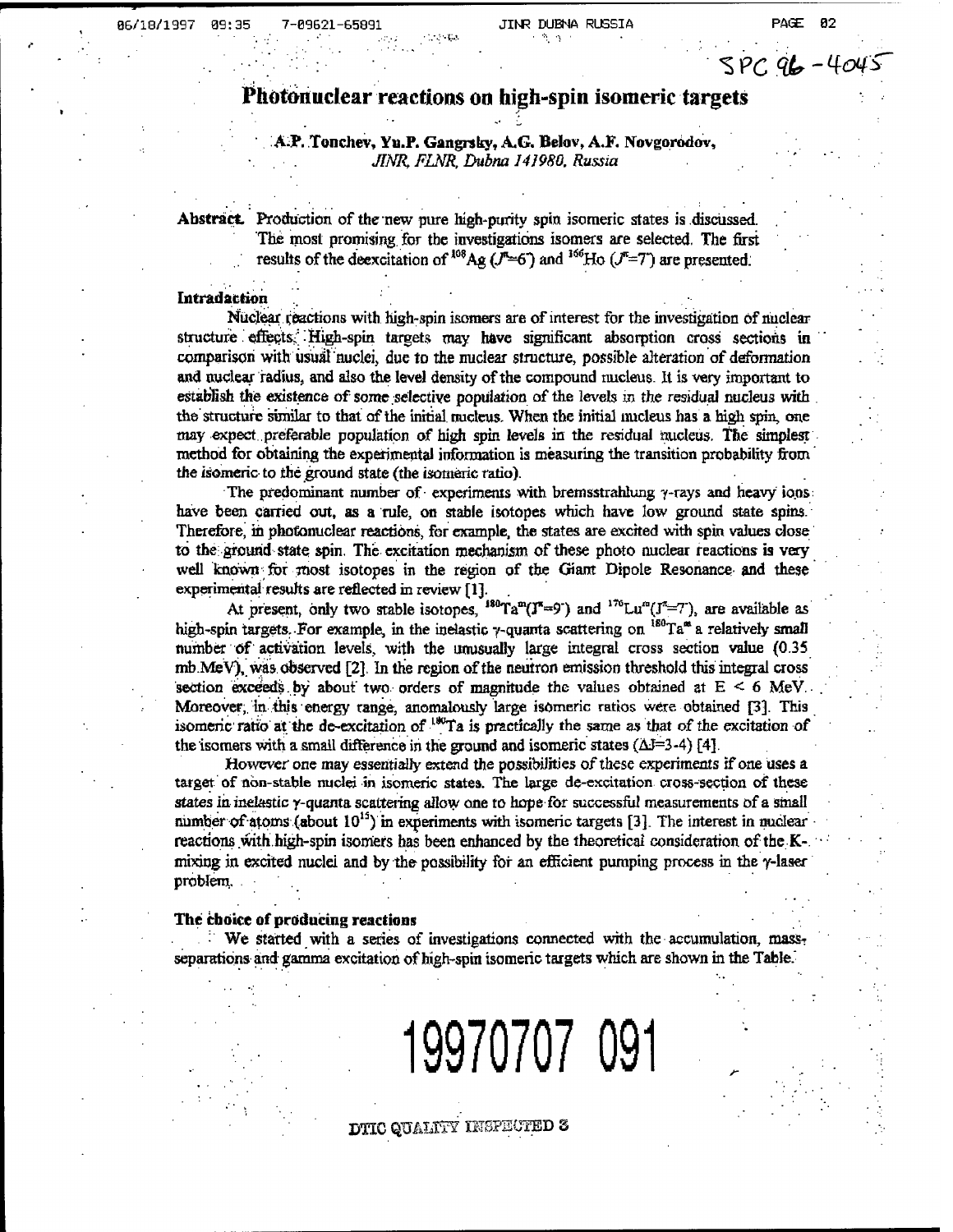06/18/1997 39:35 7-69621-65891 JIM\* DUENft RUSSIA PAGE 83

| Nuclear<br>states |                | Energy<br>keV | $\mathbf{T}^{\mathbf{R}+1}$<br>ħ | ۵ľ | $\rm T_{1/2}$         | $\mathbf{B}_{\mathbf{u}}$<br>MeV |
|-------------------|----------------|---------------|----------------------------------|----|-----------------------|----------------------------------|
| $^{108}$ Ag       | m              | 109.5         | $\overline{6}$                   | 5  | 418.25 y              | 7.27                             |
|                   | g              |               |                                  |    | 142.2 s               |                                  |
| $^{166}$ Ho       | m              | 5.0           |                                  |    | 1200 y                | 6.24                             |
|                   | 8              |               | 0'                               |    | 26.8h                 |                                  |
| $178$ Hf $\cdot$  | m <sub>2</sub> | 2450.0        | 16'                              | 8  | 31y                   | 7.62                             |
|                   | ml             | 1147.4        | 8                                |    | 4 s                   |                                  |
| $180$ Ta          | $\mathbf{m}$   | 73.3          | ð.                               | 8  | $1.2 \cdot 10^{13}$ y | 6.55                             |
|                   | g              |               |                                  |    | 8.1 h                 |                                  |
| 186R              | m              | 150.0         | $\mathbf{8}^*$                   |    | $2.10^{5}$ y          | 6.18                             |
|                   | 8.             |               |                                  |    | 90.6 <sub>h</sub>     |                                  |
|                   | m              | 48.6          |                                  | A  | 152y                  | 5.54                             |
|                   | g              | 0             |                                  |    | 16.01 h               |                                  |

Accumulation of these nuclei can be done on a power reactor. Sufficient cooling time allows the ground state of these isomers to completely decay, due to the short half-life. This kind of accumulation methods is very effective if one takes into account the big integral cross section for neutron capture. The necessary amount of radioactive nuclei can be produced using milligrams ofinitial samples. Separation of the isomers from the initial stable nuclide may be performed on a mass-separator. It essentially improves the experimental background conditions and allows one to obtain only isomeric targets. In the case of  $^{173}$  Hf<sup>o2</sup>, high energy  $\alpha$ particles produced in the ( $\alpha$ , 2n) reaction may be used for obtaining large quantities of  $^{178}$ Hf<sup>a2</sup> nuclei [5],

### Measurement runs

We started these investigations with accumulation of isomeric long-lived high spin nuclei of  $10^{8}$ <sup>ho8n</sup>Ag  $($ J<sup>\*</sup> =6<sup>-</sup>) and  $.$ <sup>165m</sup>Ho (J<sup>\*</sup>=7). In the first stage, it was necessary to to accumulate enough nuclei in isomeric states. For this purpose we irradiated 10 mg of natural sample of Ho on the neutron reactor IBR-30 at the Laboratory of Neutron Reactions, Dubna. After the  $(n,y)$  reactions the isomeric state of  $166m$ Ho has excited. The gross sections of these reactions  $(3.5 b)$  is enough after 8 days irradiation with integral thermal neutron flux of  $10^{18}$  n/cm to accumulated  $10^{15}$  nuclei in isomeric states. The ground state of these nuclei are short-lived (26,8 h) and, after some days, its activity was completely disintegrated. The similar situation was with the activity induced by the  $(n,2n)$ ,  $(n,p)$  and  $(n, \alpha)$  reactions. This activity is short-lived and soon completely disintegrates too. In that way, we produced  $10^{15}$ , nucleis of  $166m$ Ho. On the same reactor many years ago has been irradiated and natural sample of Ag. At present  $10^{17}$  nucleus in  $10^{8m}$ Ag isomeric states have beenaccumulated. In the figure the y-spectrum of isomeric the target  $108m$ Ag ( $J^{\pi} = 6^{+}$ ) obtained after  $(n, y)$  reactions is shown.

It is possible to get a pure isomeric sample after mass separation That means the ballast activity and the target elements will be eliminated after this procedure At present mass separation ("YASNAPP" mass-separator at JINR, Dubna) is being performed for one of these targets (<sup>166m</sup>Ho).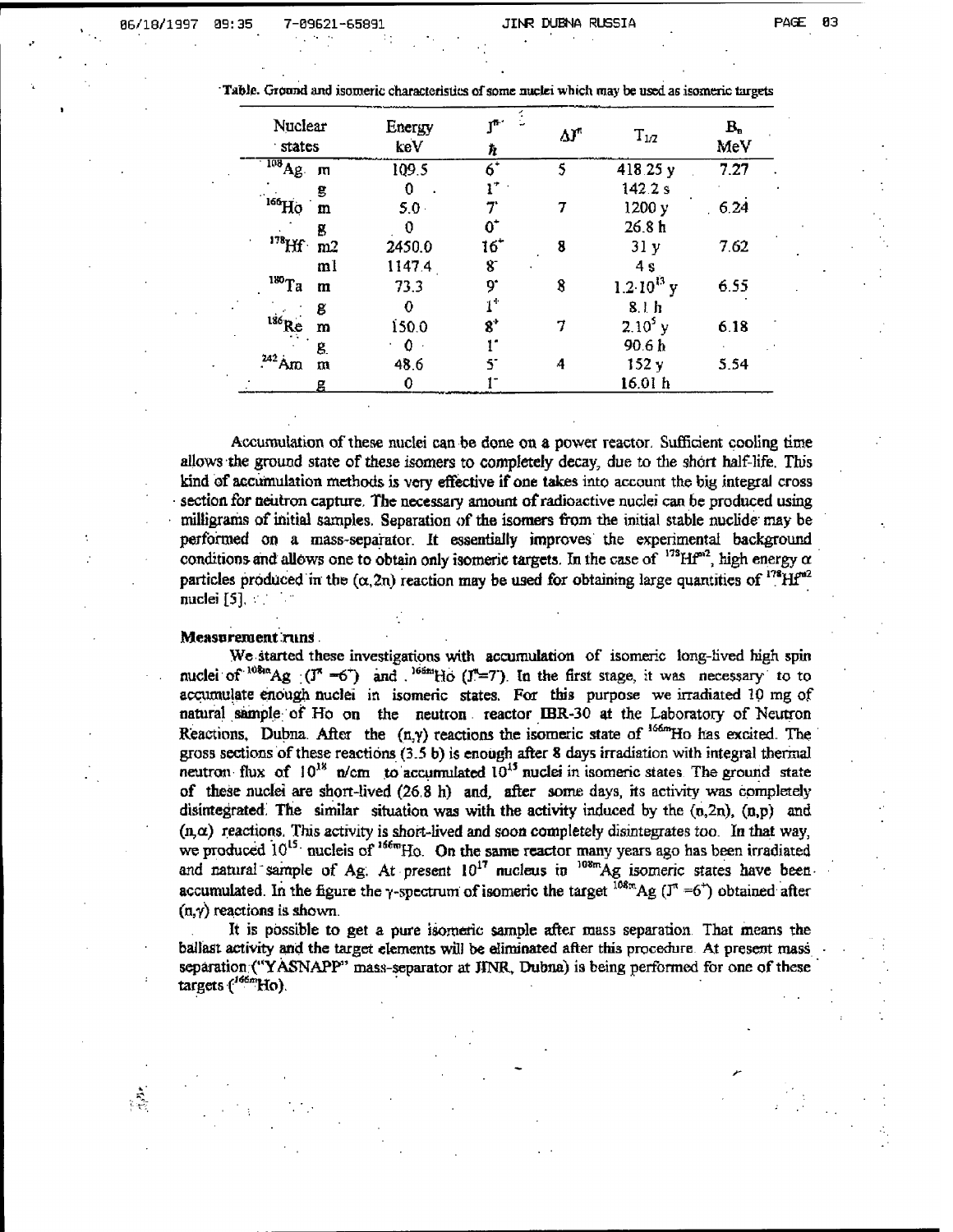86/18/1997 09:35 JINR DUBNA RUSSIA

7-89621-65891





To observe the induced deexcitation of these two nuclides in the isomer state, gamma and beta spectrometers were utilized. Generally, gamma spectrometers register the yield of isomer state by measuring the gamma lines of the isomer transition or those after its beta-decay. However, the measured results thus obtained are influenced by the fact that the induced decay is superimposed on its permanent gamma-decay. In the case of holmium it is far more preferable to measure the spectra of the beta-particles of the isomer and ground states. For <sup>166</sup>Ho the energy of the beta-particles for the isomer and ground being respectively 0.065 and 1.855 MeV, the yield of ground state after the deexcitation of the isomer is easy to measure.